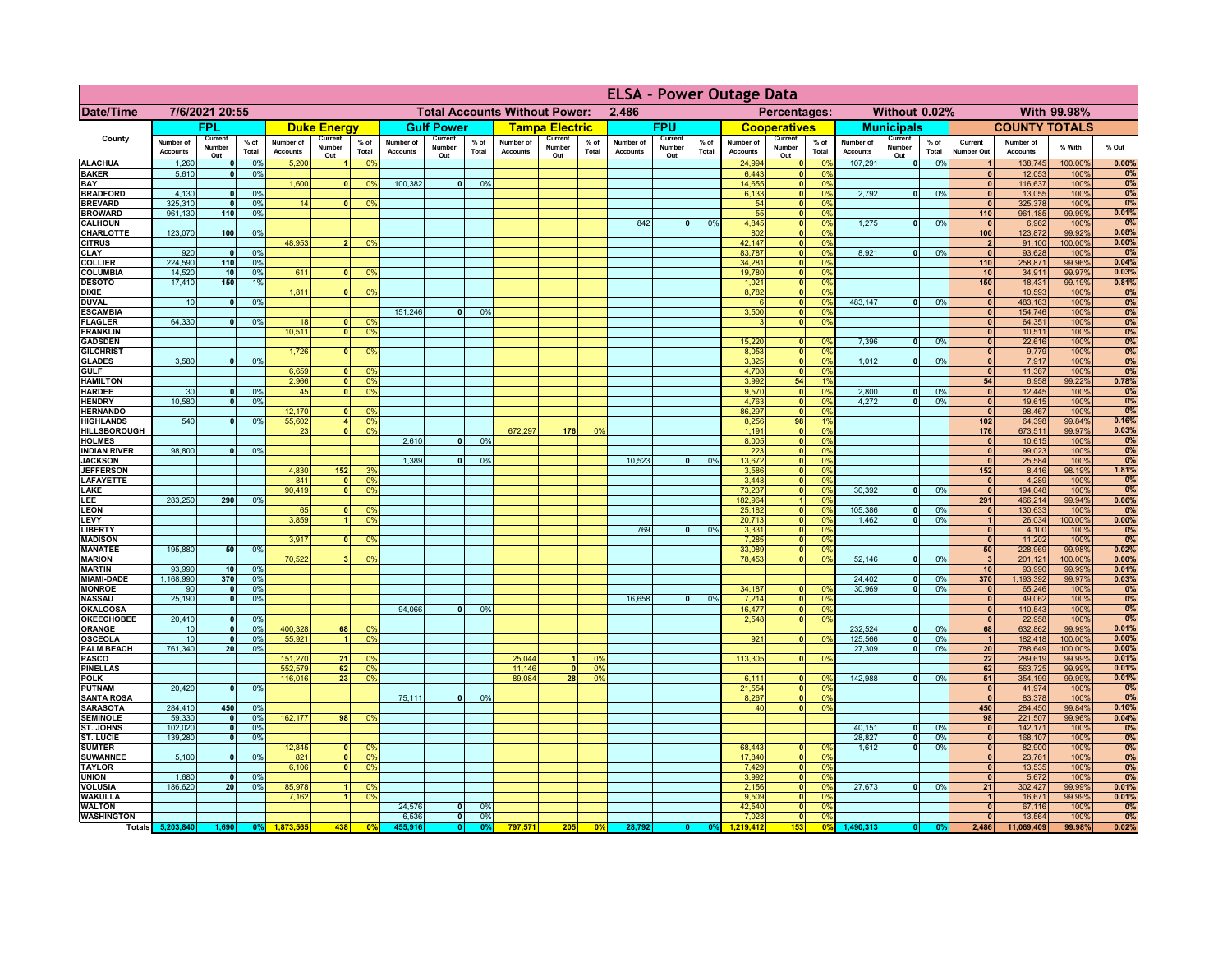## 7/6/2021 8:56 PM ELSA

| <b>Power Provider</b>                              | <b>County</b>    | <b>Number of Customers</b> | <b>Current Number Out</b> | <b>Outage Percentage</b> | <b>Estimated Restore Time</b> |
|----------------------------------------------------|------------------|----------------------------|---------------------------|--------------------------|-------------------------------|
| Central Florida Electric Cooperative               | <b>ALACHUA</b>   | 935                        | $\mathbf{0}$              | 0.00%                    | <b>TBD</b>                    |
|                                                    |                  |                            |                           |                          |                               |
| City of Alachua                                    | <b>ALACHUA</b>   | 4,506                      | 0                         | 0.00%                    | TBD                           |
| City of Newberry                                   | <b>ALACHUA</b>   | 2,185                      | $\pmb{0}$                 | 0.00%                    | <b>TBD</b>                    |
| Clay Electric Cooperative                          | <b>ALACHUA</b>   | 24,059                     | 0                         | 0.00%                    | <b>TBD</b>                    |
| Florida Power and Light Company                    | <b>ALACHUA</b>   | 1,260                      | $\pmb{0}$                 | 0.00%                    | <b>TBD</b>                    |
| Gainesville (Gainesville Regional Utilities - GRU) | <b>ALACHUA</b>   | 100,600                    | 0                         | 0.00%                    | TBD                           |
| Clay Electric Cooperative                          | <b>BAKER</b>     | 2,765                      | $\mathbf{0}$              | 0.00%                    | <b>TBD</b>                    |
|                                                    | <b>BAKER</b>     |                            | 0                         | 0.00%                    | TBD                           |
| Florida Power and Light Company                    |                  | 5,610                      |                           |                          |                               |
| Okefenoke Rural Electric Membership Corporation    | <b>BAKER</b>     | 3,678                      | $\pmb{0}$                 | 0.00%                    | <b>TBD</b>                    |
| Duke Energy                                        | BAY              | 1,600                      | 0                         | 0.00%                    | TBD                           |
| Gulf Coast Electric Cooperative, Inc.              | <b>BAY</b>       | 14,655                     | $\mathbf 0$               | 0.00%                    | <b>TBD</b>                    |
| <b>Gulf Power Company</b>                          | BAY              | 100,382                    | 0                         | 0.00%                    | Restored                      |
| City of Starke                                     | <b>BRADFORD</b>  | 2,792                      | $\pmb{0}$                 | 0.00%                    | <b>TBD</b>                    |
|                                                    |                  |                            |                           |                          |                               |
| Clay Electric Cooperative                          | <b>BRADFORD</b>  | 6,133                      | 0                         | 0.00%                    | TBD                           |
| Florida Power and Light Company                    | <b>BRADFORD</b>  | 4,130                      | $\pmb{0}$                 | 0.00%                    | <b>TBD</b>                    |
| Duke Energy                                        | <b>BREVARD</b>   | 14                         | 0                         | 0.00%                    | TBD                           |
| Peace River Electric Cooperative, Inc.             | <b>BREVARD</b>   | 54                         | $\pmb{0}$                 | 0.00%                    | <b>TBD</b>                    |
| Lee County Electric Cooperative                    | <b>BROWARD</b>   | 55                         | 0                         | 0.00%                    | TBD                           |
| City of Blountstown                                | CALHOUN          | 1,275                      | $\mathbf 0$               | 0.00%                    | <b>TBD</b>                    |
|                                                    |                  |                            |                           |                          |                               |
| Florida Public Utilities Corporation               | CALHOUN          | 842                        | 0                         | 0.00%                    | Restored                      |
| Gulf Coast Electric Cooperative, Inc.              | CALHOUN          | 2,013                      | $\pmb{0}$                 | 0.00%                    | <b>TBD</b>                    |
| West Florida Electric Cooperative, Inc.            | CALHOUN          | 2,832                      | 0                         | 0.00%                    | TBD                           |
| Lee County Electric Cooperative                    | <b>CHARLOTTE</b> | 802                        | $\pmb{0}$                 | 0.00%                    | <b>TBD</b>                    |
| Sumter Electric Cooperative, Inc.                  | <b>CITRUS</b>    | 15,647                     | $\mathbf 0$               | 0.00%                    | TBD                           |
|                                                    |                  |                            | $\pmb{0}$                 |                          |                               |
| Withlacoochee River Electric Cooperative, Inc.     | <b>CITRUS</b>    | 26,500                     |                           | 0.00%                    | <b>TBD</b>                    |
| Clay Electric Cooperative                          | <b>CLAY</b>      | 83,787                     | 0                         | 0.00%                    | TBD                           |
| Florida Power and Light Company                    | <b>CLAY</b>      | 920                        | $\pmb{0}$                 | 0.00%                    | <b>TBD</b>                    |
| Green Cove Springs Electric                        | <b>CLAY</b>      | 4,041                      | 0                         | 0.00%                    | <b>TBD</b>                    |
| Jacksonville (JEA)                                 | <b>CLAY</b>      | 4,880                      | $\pmb{0}$                 | 0.00%                    | <b>TBD</b>                    |
|                                                    | <b>COLLIER</b>   |                            | 0                         |                          | TBD                           |
| Lee County Electric Cooperative                    |                  | 34,281                     |                           | 0.00%                    |                               |
| Clay Electric Cooperative                          | <b>COLUMBIA</b>  | 17,751                     | $\pmb{0}$                 | 0.00%                    | <b>TBD</b>                    |
| Duke Energy                                        | COLUMBIA         | 611                        | 0                         | 0.00%                    | <b>TBD</b>                    |
| Suwannee Valley Electric Cooperative, Inc.         | <b>COLUMBIA</b>  | 2,029                      | $\pmb{0}$                 | 0.00%                    | <b>TBD</b>                    |
| Peace River Electric Cooperative, Inc.             | <b>DESOTO</b>    | 1,021                      | 0                         | 0.00%                    | TBD                           |
| Central Florida Electric Cooperative               | <b>DIXIE</b>     | 8,143                      | $\pmb{0}$                 | 0.00%                    | <b>TBD</b>                    |
|                                                    |                  |                            |                           |                          |                               |
| Duke Energy                                        | <b>DIXIE</b>     | 1,811                      | $\mathbf 0$               | 0.00%                    | TBD                           |
| Tri-County Electric Cooperative                    | <b>DIXIE</b>     | 639                        | $\pmb{0}$                 | 0.00%                    | <b>TBD</b>                    |
| Clay Electric Cooperative                          | <b>DUVAL</b>     | 6                          | 0                         | 0.00%                    | TBD                           |
| Florida Power and Light Company                    | <b>DUVAL</b>     | 10                         | $\pmb{0}$                 | 0.00%                    | <b>TBD</b>                    |
| Jacksonville (JEA)                                 | <b>DUVAL</b>     | 464,250                    | $\mathbf 0$               | 0.00%                    | TBD                           |
|                                                    | <b>DUVAL</b>     |                            | $\pmb{0}$                 |                          |                               |
| Jacksonville Beach (Beaches Energy Services)       |                  | 18,897                     |                           | 0.00%                    | <b>TBD</b>                    |
| Escambia River Electric Cooperative, Inc.          | <b>ESCAMBIA</b>  | 3,500                      | 0                         | 0.00%                    | TBD                           |
| <b>Gulf Power Company</b>                          | <b>ESCAMBIA</b>  | 151,246                    | $\mathbf 0$               | 0.00%                    | Restored                      |
| Clay Electric Cooperative                          | <b>FLAGLER</b>   | 3                          | 0                         | 0.00%                    | TBD                           |
| <b>Duke Energy</b>                                 | <b>FLAGLER</b>   | 18                         | $\mathbf 0$               | 0.00%                    | <b>TBD</b>                    |
| Florida Power and Light Company                    | <b>FLAGLER</b>   | 64,330                     | $\pmb{0}$                 | 0.00%                    | TBD                           |
|                                                    |                  |                            |                           |                          |                               |
| <b>Duke Energy</b>                                 | <b>FRANKLIN</b>  | 10,511                     | $\pmb{0}$                 | 0.00%                    | <b>TBD</b>                    |
| Chattahoochee Electric                             | GADSDEN          | 1,173                      | $\pmb{0}$                 | 0.00%                    | TBD                           |
| City of Havana                                     | GADSDEN          | 1,455                      | $\pmb{0}$                 | 0.00%                    | <b>TBD</b>                    |
| City of Quincy                                     | GADSDEN          | 4,768                      | 0                         | 0.00%                    | <b>TBD</b>                    |
| Talquin Electric Cooperative, Inc.                 | GADSDEN          | 15,220                     | $\mathbf 0$               | 0.00%                    | <b>TBD</b>                    |
|                                                    |                  |                            | $\pmb{0}$                 | 0.00%                    | TBD                           |
| Central Florida Electric Cooperative               | <b>GILCHRIST</b> | 8,048                      |                           |                          |                               |
| Clay Electric Cooperative                          | <b>GILCHRIST</b> | 5                          | $\pmb{0}$                 | 0.00%                    | <b>TBD</b>                    |
| Duke Energy                                        | <b>GILCHRIST</b> | 1,726                      | $\pmb{0}$                 | 0.00%                    | TBD                           |
| City of Moore Haven                                | <b>GLADES</b>    | 1,012                      | $\pmb{0}$                 | 0.00%                    | <b>TBD</b>                    |
| Florida Power and Light Company                    | <b>GLADES</b>    | 3,580                      | 0                         | 0.00%                    | TBD                           |
| Glades Electric Cooperative, Inc.                  | <b>GLADES</b>    | 3,325                      | $\pmb{0}$                 | 0.00%                    | <b>TBD</b>                    |
|                                                    |                  |                            |                           |                          |                               |
| Duke Energy                                        | GULF             | 6,659                      | 0                         | 0.00%                    | <b>TBD</b>                    |
| Gulf Coast Electric Cooperative, Inc.              | <b>GULF</b>      | 4,708                      | $\pmb{0}$                 | 0.00%                    | <b>TBD</b>                    |
| Duke Energy                                        | <b>HAMILTON</b>  | 2,966                      | 0                         | 0.00%                    | TBD                           |
| City of Wauchula                                   | HARDEE           | 2,800                      | $\pmb{0}$                 | 0.00%                    | <b>TBD</b>                    |
| Duke Energy                                        | HARDEE           | 45                         | 0                         | 0.00%                    | TBD                           |
| Florida Power and Light Company                    | HARDEE           | 30                         | $\mathbf 0$               | 0.00%                    | <b>TBD</b>                    |
|                                                    |                  |                            |                           |                          |                               |
| Glades Electric Cooperative, Inc.                  | HARDEE           | 0                          | 0                         |                          | TBD                           |
| Peace River Electric Cooperative, Inc.             | HARDEE           | 9,570                      | $\pmb{0}$                 | 0.00%                    | TBD                           |
| City of Clewiston                                  | <b>HENDRY</b>    | 4,272                      | 0                         | 0.00%                    | TBD                           |
| Florida Power and Light Company                    | <b>HENDRY</b>    | 10,580                     | $\mathbf 0$               | 0.00%                    | TBD                           |
| Glades Electric Cooperative, Inc.                  | <b>HENDRY</b>    | 4,009                      | 0                         | 0.00%                    | TBD                           |
|                                                    |                  |                            |                           |                          |                               |
| Lee County Electric Cooperative                    | <b>HENDRY</b>    | 754                        | $\mathbf 0$               | 0.00%                    | <b>TBD</b>                    |
| Duke Energy                                        | HERNANDO         | 12,170                     | 0                         | 0.00%                    | TBD                           |
| Sumter Electric Cooperative, Inc.                  | <b>HERNANDO</b>  | 191                        | $\pmb{0}$                 | 0.00%                    | <b>TBD</b>                    |
| Withlacoochee River Electric Cooperative, Inc.     | HERNANDO         | 86,106                     | 0                         | 0.00%                    | TBD                           |
| Florida Power and Light Company                    | <b>HIGHLANDS</b> | 540                        | $\mathsf{O}\xspace$       | 0.00%                    | TBD                           |
|                                                    |                  |                            |                           |                          |                               |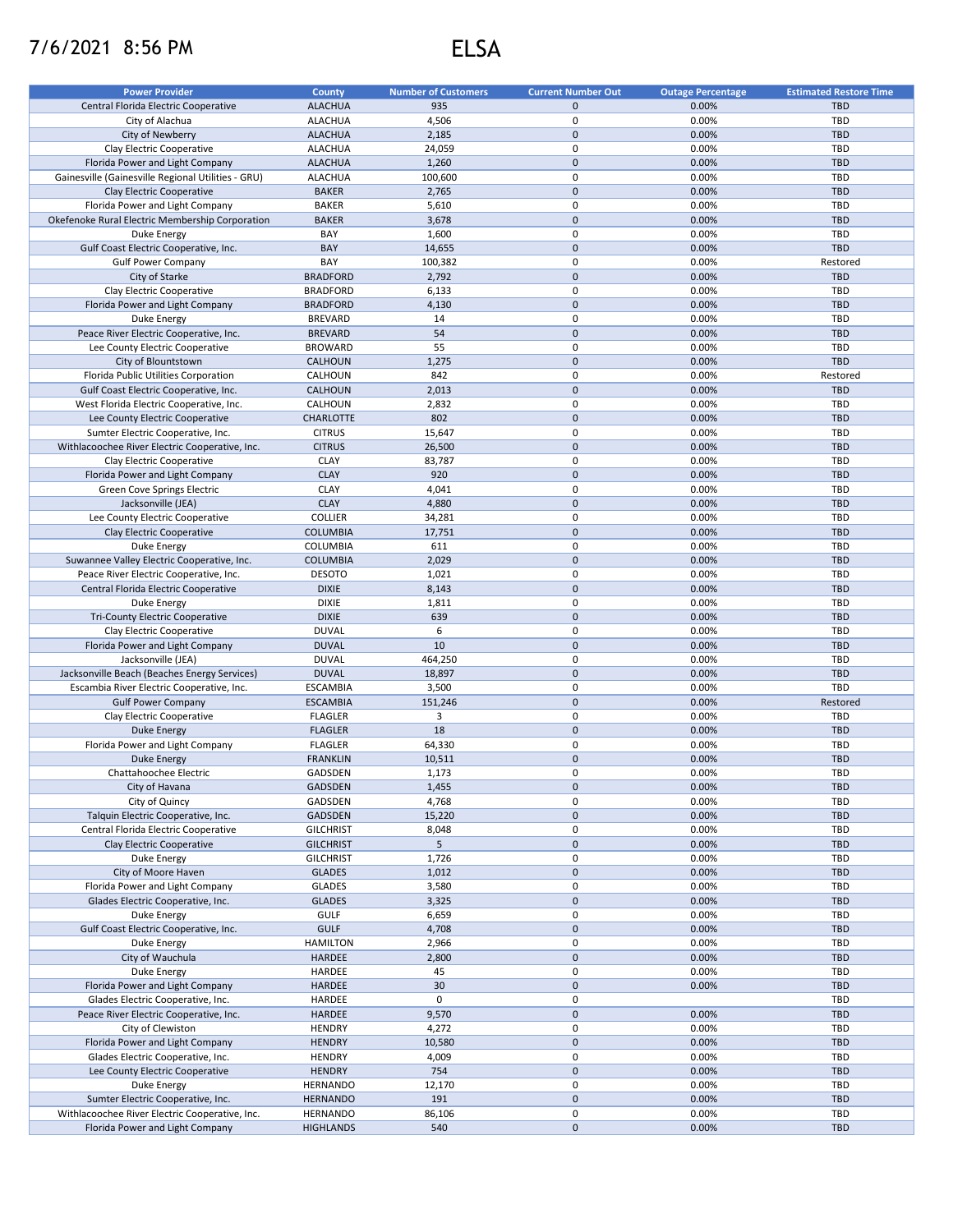## 7/6/2021 8:56 PM ELSA

| Peace River Electric Cooperative, Inc.          | <b>HIGHLANDS</b>    | 311         | 0            | 0.00% | <b>TBD</b> |
|-------------------------------------------------|---------------------|-------------|--------------|-------|------------|
|                                                 |                     |             |              |       |            |
| Duke Energy                                     | <b>HILLSBOROUGH</b> | 23          | $\mathbf{0}$ | 0.00% | <b>TBD</b> |
| Peace River Electric Cooperative, Inc.          | HILLSBOROUGH        | 1,191       | 0            | 0.00% | TBD        |
| Choctawhatchee Electric Cooperative             | <b>HOLMES</b>       | 321         | $\pmb{0}$    | 0.00% | <b>TBD</b> |
| <b>Gulf Power Company</b>                       | <b>HOLMES</b>       | 2,610       | 0            | 0.00% | Restored   |
|                                                 |                     |             |              |       |            |
| West Florida Electric Cooperative, Inc.         | <b>HOLMES</b>       | 7,684       | $\pmb{0}$    | 0.00% | <b>TBD</b> |
| City of Vero Beach                              | <b>INDIAN RIVER</b> | $\mathbf 0$ | 0            |       | TBD        |
| Florida Power and Light Company                 | <b>INDIAN RIVER</b> | 98,800      | $\pmb{0}$    | 0.00% | <b>TBD</b> |
|                                                 |                     | 223         | 0            |       | TBD        |
| Peace River Electric Cooperative, Inc.          | <b>INDIAN RIVER</b> |             |              | 0.00% |            |
| Florida Public Utilities Corporation            | <b>JACKSON</b>      | 10,523      | $\pmb{0}$    | 0.00% | Restored   |
| Gulf Coast Electric Cooperative, Inc.           | <b>JACKSON</b>      | 51          | 0            | 0.00% | TBD        |
| <b>Gulf Power Company</b>                       | <b>JACKSON</b>      | 1,389       | $\pmb{0}$    | 0.00% | Restored   |
| West Florida Electric Cooperative, Inc.         | <b>JACKSON</b>      | 13,621      | 0            | 0.00% | <b>TBD</b> |
|                                                 |                     |             |              |       |            |
| <b>Tri-County Electric Cooperative</b>          | <b>JEFFERSON</b>    | 3,586       | $\pmb{0}$    | 0.00% | <b>TBD</b> |
| Central Florida Electric Cooperative            | LAFAYETTE           | 10          | 0            | 0.00% | TBD        |
| Duke Energy                                     | LAFAYETTE           | 841         | $\pmb{0}$    | 0.00% | <b>TBD</b> |
| Suwannee Valley Electric Cooperative, Inc.      | LAFAYETTE           | 3,391       | 0            | 0.00% | TBD        |
|                                                 |                     |             |              |       |            |
| <b>Tri-County Electric Cooperative</b>          | LAFAYETTE           | 47          | $\pmb{0}$    | 0.00% | <b>TBD</b> |
| City of Leesburg                                | LAKE                | 24,500      | 0            | 0.00% | TBD        |
| City of Mount Dora                              | LAKE                | 5,892       | $\pmb{0}$    | 0.00% | <b>TBD</b> |
| Clay Electric Cooperative                       | LAKE                | 2,284       | 0            | 0.00% | TBD        |
|                                                 |                     |             |              |       |            |
| <b>Duke Energy</b>                              | LAKE                | 90,419      | $\mathbf 0$  | 0.00% | <b>TBD</b> |
| Sumter Electric Cooperative, Inc.               | LAKE                | 70,953      | 0            | 0.00% | <b>TBD</b> |
| City of Tallahassee                             | LEON                | 105,386     | $\mathbf 0$  | 0.00% | <b>TBD</b> |
| Duke Energy                                     | LEON                | 65          | 0            | 0.00% | <b>TBD</b> |
|                                                 |                     |             |              |       |            |
| Talquin Electric Cooperative, Inc.              | LEON                | 25,182      | $\pmb{0}$    | 0.00% | <b>TBD</b> |
| Central Florida Electric Cooperative            | LEVY                | 18,371      | 0            | 0.00% | TBD        |
| City of Williston                               | LEVY                | 1,462       | $\mathbf 0$  | 0.00% | <b>TBD</b> |
| Clay Electric Cooperative                       | LEVY                | 671         | 0            | 0.00% | TBD        |
|                                                 |                     |             |              |       |            |
| Sumter Electric Cooperative, Inc.               | LEVY                | 1,671       | $\pmb{0}$    | 0.00% | <b>TBD</b> |
| Florida Public Utilities Corporation            | <b>LIBERTY</b>      | 769         | 0            | 0.00% | Restored   |
| Talquin Electric Cooperative, Inc.              | <b>LIBERTY</b>      | 3,331       | $\pmb{0}$    | 0.00% | <b>TBD</b> |
| Duke Energy                                     | <b>MADISON</b>      | 3,917       | 0            | 0.00% | TBD        |
|                                                 |                     |             |              |       |            |
| <b>Tri-County Electric Cooperative</b>          | <b>MADISON</b>      | 7,285       | $\pmb{0}$    | 0.00% | <b>TBD</b> |
| Peace River Electric Cooperative, Inc.          | MANATEE             | 33,089      | 0            | 0.00% | TBD        |
| Central Florida Electric Cooperative            | <b>MARION</b>       | 9           | $\pmb{0}$    | 0.00% | <b>TBD</b> |
| Clay Electric Cooperative                       | <b>MARION</b>       | 16,459      | 0            | 0.00% | TBD        |
|                                                 | <b>MARION</b>       |             | $\pmb{0}$    | 0.00% | <b>TBD</b> |
| Ocala (Ocala Electric Utility)                  |                     | 52,146      |              |       |            |
| Sumter Electric Cooperative, Inc.               | <b>MARION</b>       | 61,985      | 0            | 0.00% | TBD        |
| Homestead                                       | MIAMI-DADE          | 24,402      | $\mathbf 0$  | 0.00% | <b>TBD</b> |
| Florida Keys Electric Cooperative               | <b>MONROE</b>       | 34,187      | 0            | 0.00% | TBD        |
| Florida Power and Light Company                 | <b>MONROE</b>       | 90          | $\pmb{0}$    | 0.00% | <b>TBD</b> |
|                                                 |                     |             |              |       |            |
| <b>Keys Energy Services</b>                     | <b>MONROE</b>       | 30,969      | 0            | 0.00% | TBD        |
| Florida Power and Light Company                 | <b>NASSAU</b>       | 25,190      | $\pmb{0}$    | 0.00% | <b>TBD</b> |
| Florida Public Utilities Corporation            | NASSAU              | 16,658      | $\pmb{0}$    | 0.00% | Restored   |
| Okefenoke Rural Electric Membership Corporation | <b>NASSAU</b>       | 7,214       | $\pmb{0}$    | 0.00% | <b>TBD</b> |
|                                                 |                     |             |              |       |            |
| Choctawhatchee Electric Cooperative             | <b>OKALOOSA</b>     | 16,477      | 0            | 0.00% | <b>TBD</b> |
| <b>Gulf Power Company</b>                       | <b>OKALOOSA</b>     | 94,066      | $\mathbf 0$  | 0.00% | Restored   |
| Florida Power and Light Company                 | OKEECHOBEE          | 20,410      | 0            | 0.00% | TBD        |
| Glades Electric Cooperative, Inc.               | OKEECHOBEE          | 2,548       | 0            | 0.00% | <b>TBD</b> |
|                                                 |                     |             |              |       |            |
| City of Winter Park                             | ORANGE              | 14,947      | 0            | 0.00% | TBD        |
| Florida Power and Light Company                 | ORANGE              | 10          | 0            | 0.00% | <b>TBD</b> |
| Orlando (Orlando Utilities Commission - OUC)    | ORANGE              | 217,457     | 0            | 0.00% | TBD        |
| <b>Reedy Creek</b>                              | ORANGE              | 120         | $\pmb{0}$    | 0.00% | <b>TBD</b> |
| Florida Power and Light Company                 | OSCEOLA             |             | 0            |       |            |
|                                                 |                     | 10          |              | 0.00% | TBD        |
| Kissimmee (Kissimmee Utility Authority - KUA)   | <b>OSCEOLA</b>      | 83,600      | $\pmb{0}$    | 0.00% | <b>TBD</b> |
| Peace River Electric Cooperative, Inc.          | OSCEOLA             | 921         | 0            | 0.00% | TBD        |
| St. Cloud (Operated by OUC)                     | <b>OSCEOLA</b>      | 41,966      | $\pmb{0}$    | 0.00% | <b>TBD</b> |
|                                                 |                     |             | 0            |       |            |
| Lake Worth Utilities                            | PALM BEACH          | 27,309      |              | 0.00% | TBD        |
| Sumter Electric Cooperative, Inc.               | <b>PASCO</b>        | 35          | 0            | 0.00% | <b>TBD</b> |
| Withlacoochee River Electric Cooperative, Inc.  | PASCO               | 113,270     | 0            | 0.00% | TBD        |
| Tampa Electric Company                          | <b>PINELLAS</b>     | 11,146      | $\pmb{0}$    | 0.00% | <b>TBD</b> |
| City of Bartow                                  | <b>POLK</b>         | 12,074      | 0            | 0.00% | TBD        |
|                                                 |                     |             |              |       |            |
| City of Fort Meade                              | <b>POLK</b>         | 2,379       | 0            | 0.00% | <b>TBD</b> |
| Lakeland (Lakeland Electric)                    | <b>POLK</b>         | 128,535     | 0            | 0.00% | TBD        |
| Peace River Electric Cooperative, Inc.          | <b>POLK</b>         | 5,542       | $\pmb{0}$    | 0.00% | <b>TBD</b> |
| Withlacoochee River Electric Cooperative, Inc.  | <b>POLK</b>         | 569         | 0            | 0.00% | TBD        |
|                                                 |                     |             |              |       |            |
| Clay Electric Cooperative                       | <b>PUTNAM</b>       | 21,554      | $\mathbf 0$  | 0.00% | <b>TBD</b> |
| Florida Power and Light Company                 | PUTNAM              | 20,420      | 0            | 0.00% | TBD        |
| Choctawhatchee Electric Cooperative             | <b>SANTA ROSA</b>   | 134         | $\mathbf 0$  | 0.00% | <b>TBD</b> |
| Escambia River Electric Cooperative, Inc.       | SANTA ROSA          | 8,133       | 0            | 0.00% | TBD        |
|                                                 |                     |             |              |       |            |
| <b>Gulf Power Company</b>                       | <b>SANTA ROSA</b>   | 75,111      | $\mathbf 0$  | 0.00% | Restored   |
| Peace River Electric Cooperative, Inc.          | SARASOTA            | 40          | 0            | 0.00% | TBD        |
| Florida Power and Light Company                 | SEMINOLE            | 59,330      | 0            | 0.00% | TBD        |
|                                                 |                     |             |              |       |            |